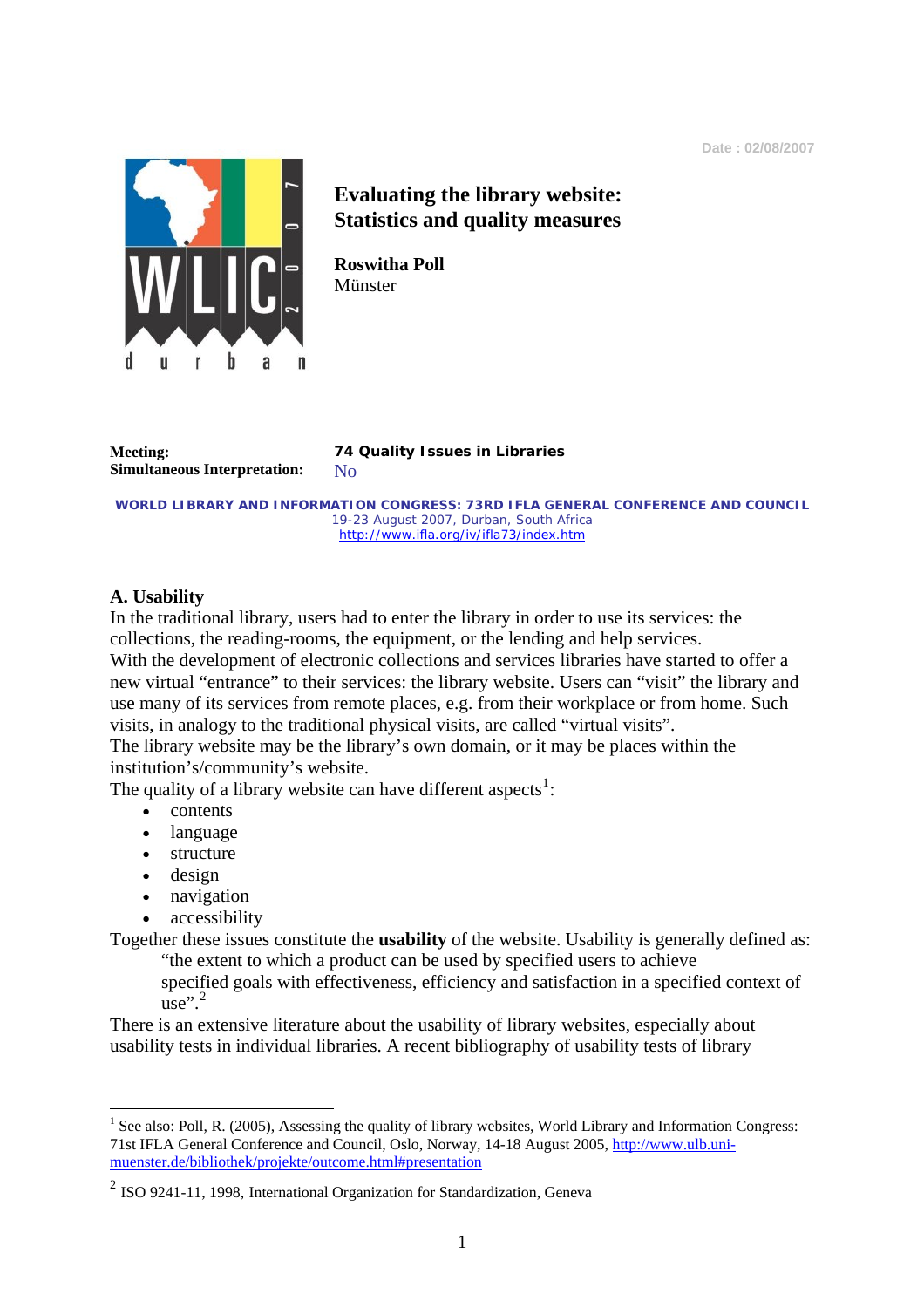websites has been published by Letnikova<sup>[3](#page-1-0)</sup>, another bibliography can be found on the website of North Carolina State University Libraries<sup>[4](#page-1-1)</sup>. Detailed information about evaluating websites can be found on the websites of Jacob Nielsen<sup>[5](#page-1-2)</sup>, an authority on website design, and Ursula Schulz.<sup>[6](#page-1-3)</sup>

There are different methods for evaluating the usability of a website:

#### 1. **Evaluation with user participation**:

- Web surveys: Surveys ask for satisfaction rates, purposes of a search, problems in searching, etc.
- Focus groups: The website is discussed with a small group of website users who talk about their experiences and problems.
- Group tests: Groups work on specified tasks, moderated by an expert.
- Thinking aloud: A test user's verbalizing his or her thoughts when searching is recorded on tape.
- Observation: Users perform a set of tasks and are observed either by video or by an observing person.
- Transaction logs: Evaluation of use data as to frequency of use, most-used pages, ways of searching, etc.

#### 2. **Evaluation without user participation**:

- Heuristic evaluation: A small group of experts evaluates the website, based on the principles of usability.
- Cognitive walk-through: Experts construct a "user scenario" and perform tasks of an imaginary user.

If the evaluation includes users, group tests moderated by experts have proved especially helpful, as users can directly speak about their experience when searching for specified topics and the expert has the best opportunity to find reasons for problems and failures in the search. The method will be especially useful for assessing whether the language and structure of the website is easy to understand for users. When evaluating the website by experts only, the cognitive walk-through seems to be the simplest way for detecting missing topics or roundabout ways to frequently used services.

The most important issue when designing a library's website is to consider the special needs, competences and behaviour of the individual library's population. This may differ widely between types of libraries. What users generally want when accessing a website is either to find a specific information (the opening times of the library, the way to get a user card) or to perform a specific activity (a catalogue search, a renewal). Users do not spend much time looking on a page. Normal users spend only about 35 seconds looking at the homepage, expert users about 25 seconds.<sup>[7](#page-1-4)</sup> During this time, they should be able to recognize how they can get to the information they are seeking. Users generally scan the page instead of reading consecutively. Website design must take this into consideration.

## **B. The homepage**

<u>.</u>

<span id="page-1-0"></span><sup>3</sup> Letnikova, G. (2003), Usability testing on academic library websites: a selective bibliography, *Internet Reference Services Quarterly* 8,4, pp.53 - 68

<span id="page-1-1"></span><sup>4</sup> Library usability bibliography, NCSU Libraries, North Carolina State University, <http://www.lib.ncsu.edu/usability/library-usability.html>

<span id="page-1-2"></span><sup>&</sup>lt;sup>5</sup> Useit.com: Jacob Nielsen's website, <http://www.useit.com/>

<span id="page-1-3"></span> $6$  Schulz, U. (2006), Web usability, [http://www.bui.fh](http://www.bui.fh-hamburg.de/pers/ursula.schulz/webusability/webusability.html)[hamburg.de/pers/ursula.schulz/webusability/webusability.html](http://www.bui.fh-hamburg.de/pers/ursula.schulz/webusability/webusability.html)

<span id="page-1-4"></span><sup>&</sup>lt;sup>7</sup> Nielsen, J. and Loranger, H. (2006), Prioritizing web usability, Berkeley, Cal., New Riders, p.30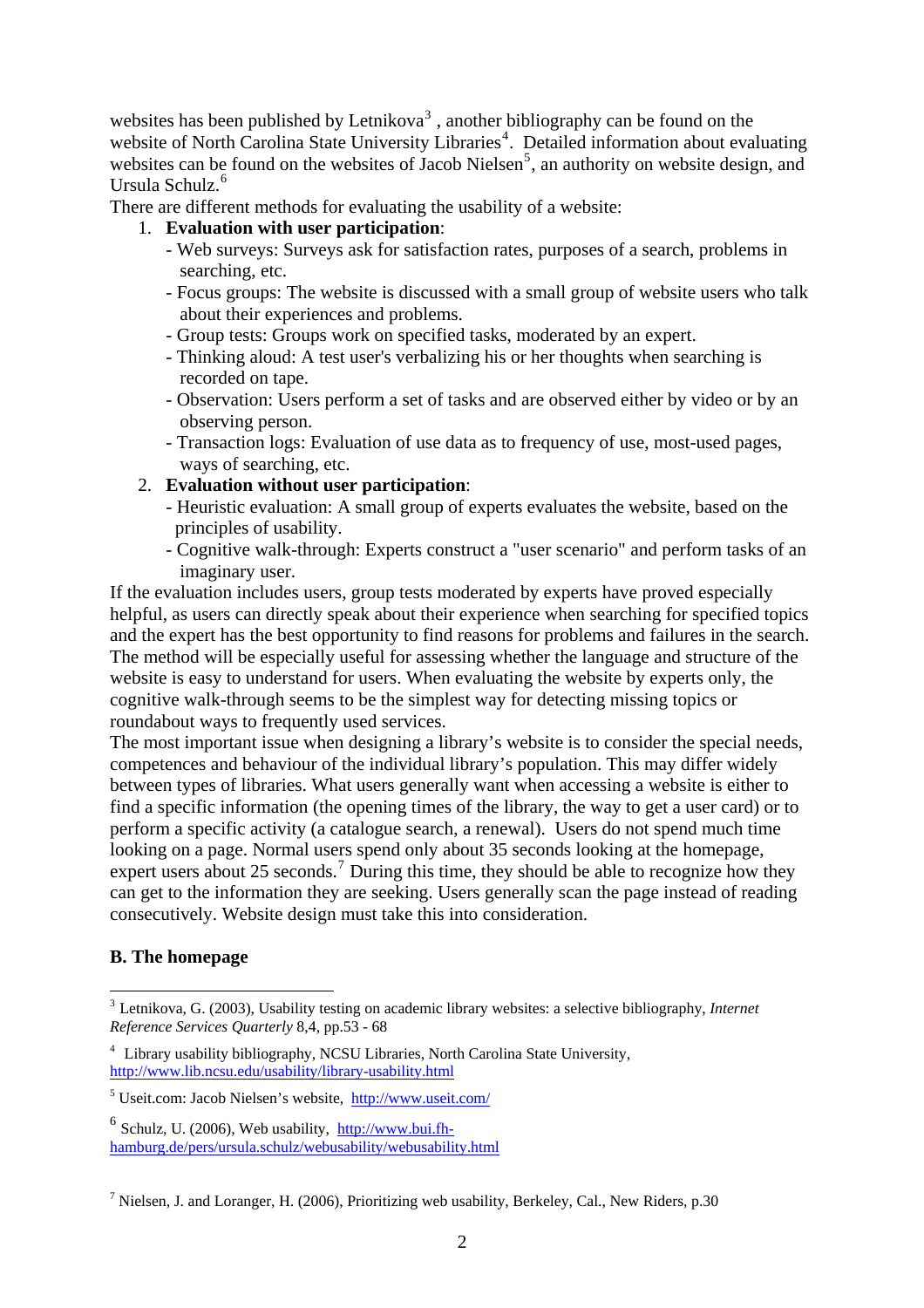The most important part of a website is its homepage. "A company's homepage is its face to the world and the starting point for most user visits."<sup>[8](#page-2-0)</sup>

A library's homepage should

- guide quickly to frequently requested information.
- serve as efficient sign-posting to the services,
- apply user-friendly terminology,
- give an overview without confusing users.

If the homepage does not correspond to users' needs and terminology, they will either leave quickly, or they may spend much time by "clicking the wrong link and being lost forever in the wrong part of the site".<sup>[9](#page-2-1)</sup> The goals to keep information on the homepage short and concise and yet to offer an overview of all services may be conflicting. Surveys show that there is often too much general information about the library, e.g. its history, organization, and mission, placed prominently on the homepage, information that would not matter to users in a quick search. Information on the homepage should be limited to the necessary.

# **C. A method for evaluating homepage quality**

The following shows a simple method to evaluate the quality of a library homepage: "Speed of access via the homepage". The method is described more fully in the new IFLA publication on performance measurement in libraries.<sup>[10](#page-2-2)</sup> In a cognitive walk-through, a small group of experts simulates user behaviour when seeking for specified information via the homepage. The following steps are necessary:

- Define the services that are most important for the library's clientele
- Define what terminology is adequate and comprehensible for describing these services
- Test the homepage as to the speed of finding the services (by counting the number of clicks and rating the terminology used on the homepage)

The decision whether the terminology is adequate to the library's population should be based on experience with users' searches, if possible on tests with users.

The following lists are meant as examples of what could be seen as the services or information that users most frequently seek. The lists were defined after evaluating 50 websites both for public and academic libraries in Australia, Germany, UK, and USA. The lists were then tested in several libraries. The survey showed that the most-used services may differ between regions or countries, but that libraries with similar mission show common traits in their websites. Additional issues could be added to the lists according to the library's mission and clientele.

Methods for searching the website like search functions, FAQ (frequently asked questions), sitemap, or  $A - Z$  have not been included in the lists, as the question is whether the main services can be found directly, not via search functions.

## **Possible main topics for the homepage of academic libraries:**

• Address

1

- Way to the library
- Opening times
- Online catalogue
- Lending service

<span id="page-2-0"></span><sup>8</sup> Nielsen, J. (2002), Top 10 guidelines for homepage usability, *Alertbox*, May 12 2002, available at: <http://www.useit.com/alertbox/20020512.html>

<span id="page-2-1"></span> $9$  Nielsen, J. and Loranger, H. (2006), Prioritizing web usability, Berkeley, Cal., New Riders, p.30

<span id="page-2-2"></span><sup>&</sup>lt;sup>10</sup> Poll, R. and te Boekhorst, P. (2007), Measuring quality, performance measurement in libraries,  $2<sup>nd</sup>$  revised ed., Saur, München, IFLA publications 127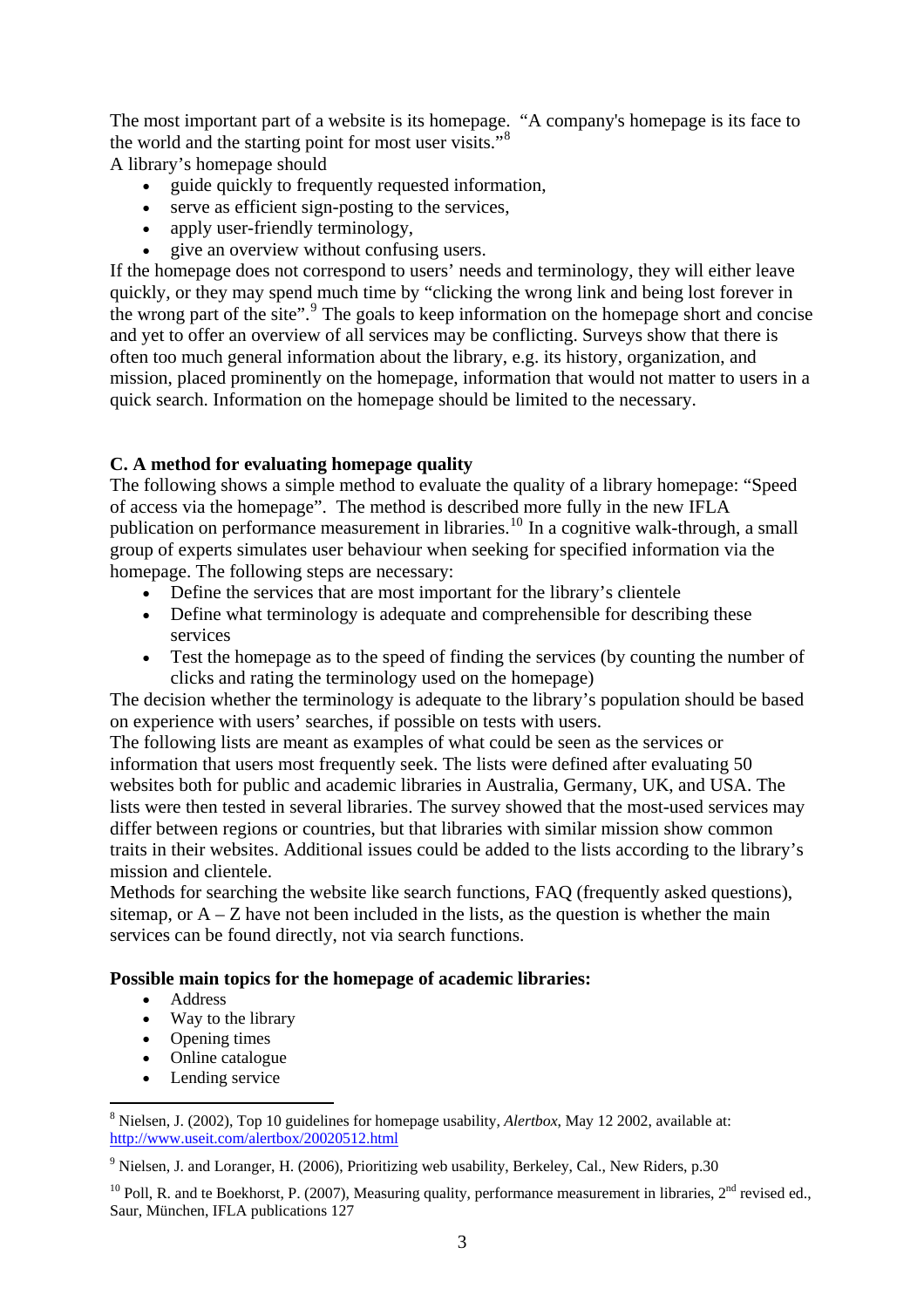- User card (how to get it)
- User account
- ILL/document delivery
- Reference service
- Databases
- E-journals
- Subject access (e.g. medicine, history)
- User training
- News, events

## **Possible main topics for the homepage of public libraries**

- Address
- Way to the library
- Opening times
- Online catalogue
- Lending service
- User card (how to get it)
- User account
- Electronic collection
- Link collection
- Reference service
- Fees
- Services for children and juveniles
- Branch libraries
- Community services
- News, events

For academic libraries, access via subjects will be important, as the interests of students and staff will vary as to faculties. The broad range of electronic collections will make a differentiation of databases and electronic journals necessary.

For public libraries, services for children and juveniles, information about branch libraries and the issue of fees will be important. If the library's website is not part of the community's website, information about the community (e.g. history, events) should be mentioned on the homepage.

For the topics mentioned in the lists, in most cases several terms may be considered appropriate.

#### **Examples**:

• The user card

The topic might appear under the terms: user card, library card, registering, membership, how to join Broader terms leading to the topic might be: circulation, borrowing, lending, loan service, use

• The reference service The topic might appear under the terms: reference, e-reference, reference questions, enquiries, ask a librarian, ask us

Broader terms leading to the topic might be: information services, help services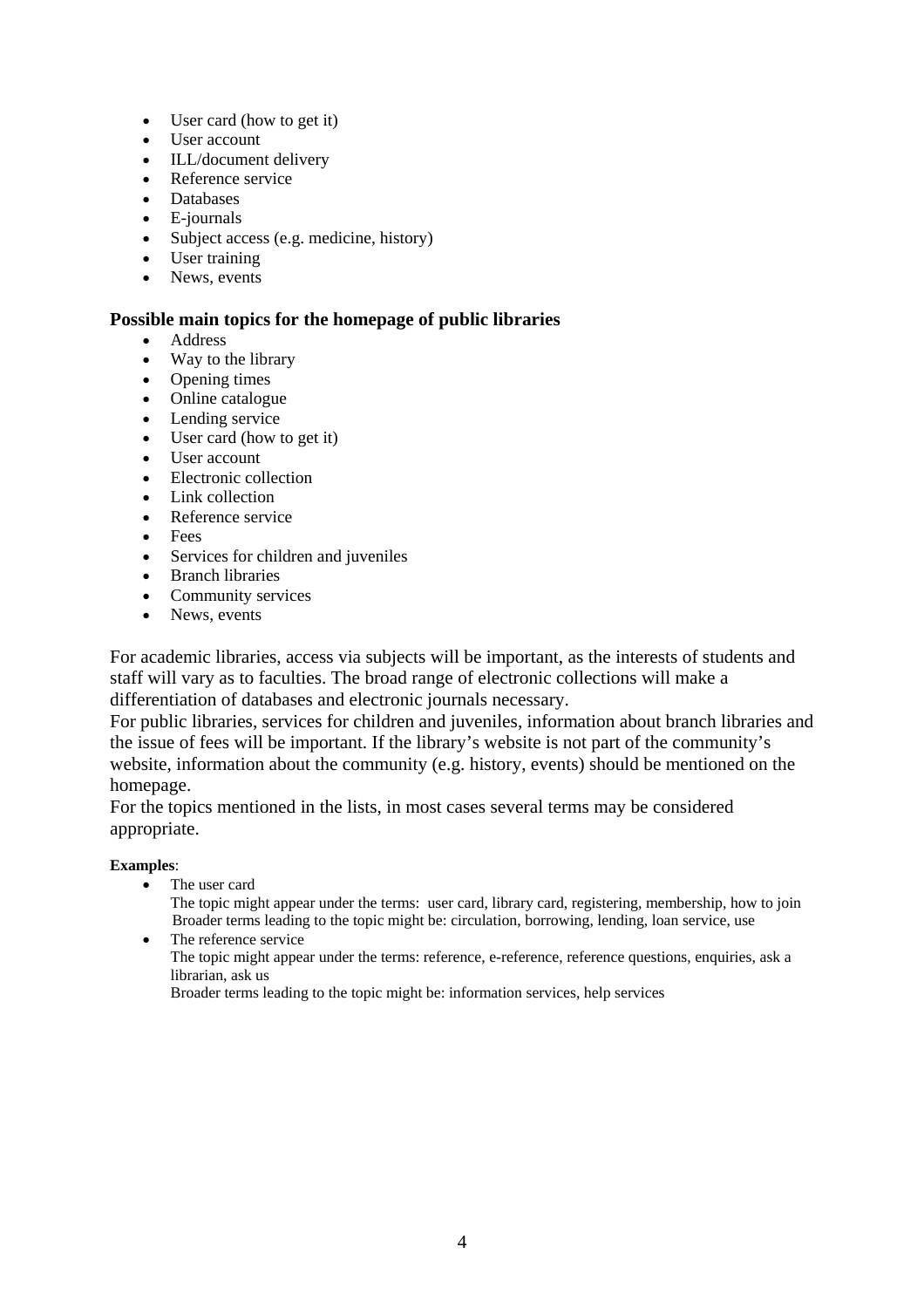| <b>Service/information</b> |                                                   | <b>Clicks</b> | <b>Points</b> |
|----------------------------|---------------------------------------------------|---------------|---------------|
|                            | Direct information on the homepage, e.g. address, |               |               |
|                            | opening times, search box for the catalogue       |               |               |
|                            | unmistakable term on the homepage                 |               |               |
|                            | unmistakable term on the homepage                 |               |               |
|                            | unmistakable term on the homepage                 |               |               |
|                            | unmistakable term on the homepage                 | $>$ 3         |               |
|                            | ambiguous term on the homepage                    |               |               |
|                            | ambiguous term on the homepage                    |               |               |

When comparing the library's homepage with the list, the following rating could be used:

The speed of access to the most-used services and information via the homepage could then be calculated by dividing the total number of points by the number of topics on the list.

# **D. How to get a better homepage**

By using the evaluation method as described or other methods like tests and surveys, the library will probably find specific shortcomings of its homepage.

There are some general issues that should be considered for a homepage:

- FAQ (Frequently asked questions): Many libraries put a FAQ option on their homepage that lists frequently asked questions and their answers. But if a question appears frequently, it seems more efficient to put a link to the requested service or information directly on the homepage.
- Options for different user groups: Different user groups may have different needs and a different level of experience that will influence their search. The library should therefore offer options for different user groups on its homepage.

User groups that should be considered on the homepage could be:

- first-time visitors
- disabled persons
- external users
- children, juveniles
- seniors
- first-year students
- graduates
- faculty

A potential user planning a first-time visit will need information about address, way and opening times, about his options for registering and lending and possible fees. A graduate student will need direct access to databases and electronic journals, if possible via subject access, or to interlibrary lending and document delivery.

The language of the homepage – and of the whole website – should conform to user needs and should consider that reading on the screen is 25% slower than on paper:

- Library "jargon" should be replaced by terms users understand: Task-based links like "find books", "find articles", or "check loans" have proved to be easier to understand than terms like "databases", "e-journals", or "library record".<sup>[11](#page-4-0)</sup>
- Abbreviations should be avoided, if the users are not quite familiar with them.
- Terms should be used consistently. It is confusing for users to find "journals" beside "serials" or "periodicals".
- If specific library terms cannot be avoided, they should be explained.

<span id="page-4-0"></span><sup>1</sup> <sup>11</sup> Kupersmith, J. (2006a), Library terms that users understand, available at: <http://www.jkup.net/terms.html>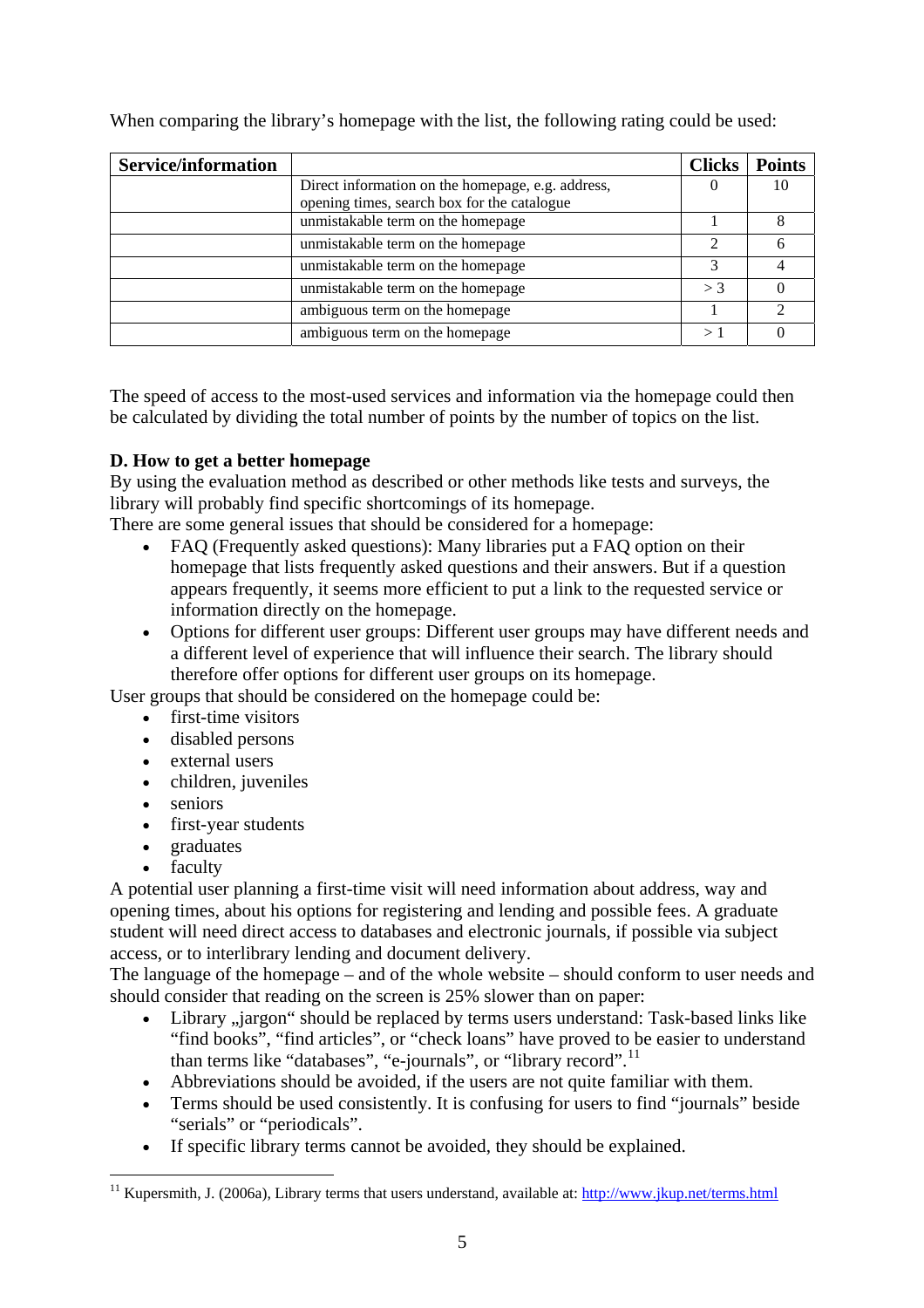An overview of library terminology and its problems in usability tests is given by Kupersmith.<sup>[12](#page-5-0)</sup> An interesting study about students' perception of the terms librarians use in teaching was conducted in California State University in 2000/2001.[13](#page-5-1)

Nearly all libraries offer additional options for searching on their homepage: A sitemap, an A-Z list, or a general "search". But often it is not explained what is meant by "search". The search function might concern

- the catalogue,
- the library website,
- the total website of the institution the library belongs to.
- or even the Internet.

It should be clearly stated what is searched when a user clicks on "search".

## **E. Statistics for website use**

<u>.</u>

When a user accesses the library's website, this is called a "virtual visit" to the library. "A virtual visit is defined as a user's request on the website from outside the library premises, regardless of the number of pages or elements viewed. A website visitor is either a unique and identified web browser program or an identified IP address that has accessed pages from the library's website."<sup>[14](#page-5-2)</sup>

Virtual visits have been counted by libraries in different ways:

- Web browser visits: A Web browser program has been used by a person and has fetched pages from the library's website.
- IP visits: An identified IP address has been used by a person and has fetched pages from the library's website.
- Only homepage visits: "If the home page is a single HTML page, the deliveries are counted. If the home page consists of a frameset, however, the HTML document should be counted that comprises the most essential contents of the frameset."<sup>[15](#page-5-3)</sup>

Counting virtual visits is not as simple as counting physical visits. The following problems can occur:

- Caching: The user's browser has stored the page the user visited, and at the next visit will pull the page from the cache, and the visit will not be recorded in the server's log files.
- One visitor does not always mean one person: In the transaction logs only IPaddresses are registered, and a proxy server may allow many visitors to be represented by the same IP-address.
- Website visits from robot or spider crawls and from page reloads may increase the numbers.

A method for counting homepage visits was developed by the German benchmarking project BIX.<sup>[16](#page-5-4)</sup> The method will be used jointly by the libraries participating in BIX from 2007 following. The counts include only the library's homepage and the start page for the online catalogue. A "pixel" with a short text is inserted on each of the pages for counting purposes.

<span id="page-5-0"></span> $12$  Kupersmith, J. (2006b), Library terms evaluated in usability tests and other studies, available at: <http://www.jkup.net/terms-studies.html>

<span id="page-5-1"></span><sup>&</sup>lt;sup>13</sup> Hutcherson, N. B. (2004), Library jargon: Student recognition of terms and concepts commonly used by librarians in the classroom, *College & Research Libraries* 65,4, pp.349 – 354

<span id="page-5-2"></span><sup>14</sup> ISO 2789 (2006), Information and documentation – International library statistics, 4th ed., International Organization for Standardization, Geneva

<span id="page-5-3"></span><sup>15</sup> ISO 2789 (2006), Information and documentation – International library statistics, 4th ed., International Organization for Standardization, Geneva

<span id="page-5-4"></span><sup>16</sup> BIX. Der Bibliotheksindex, <http://www.bix-bibliotheksindex.de/>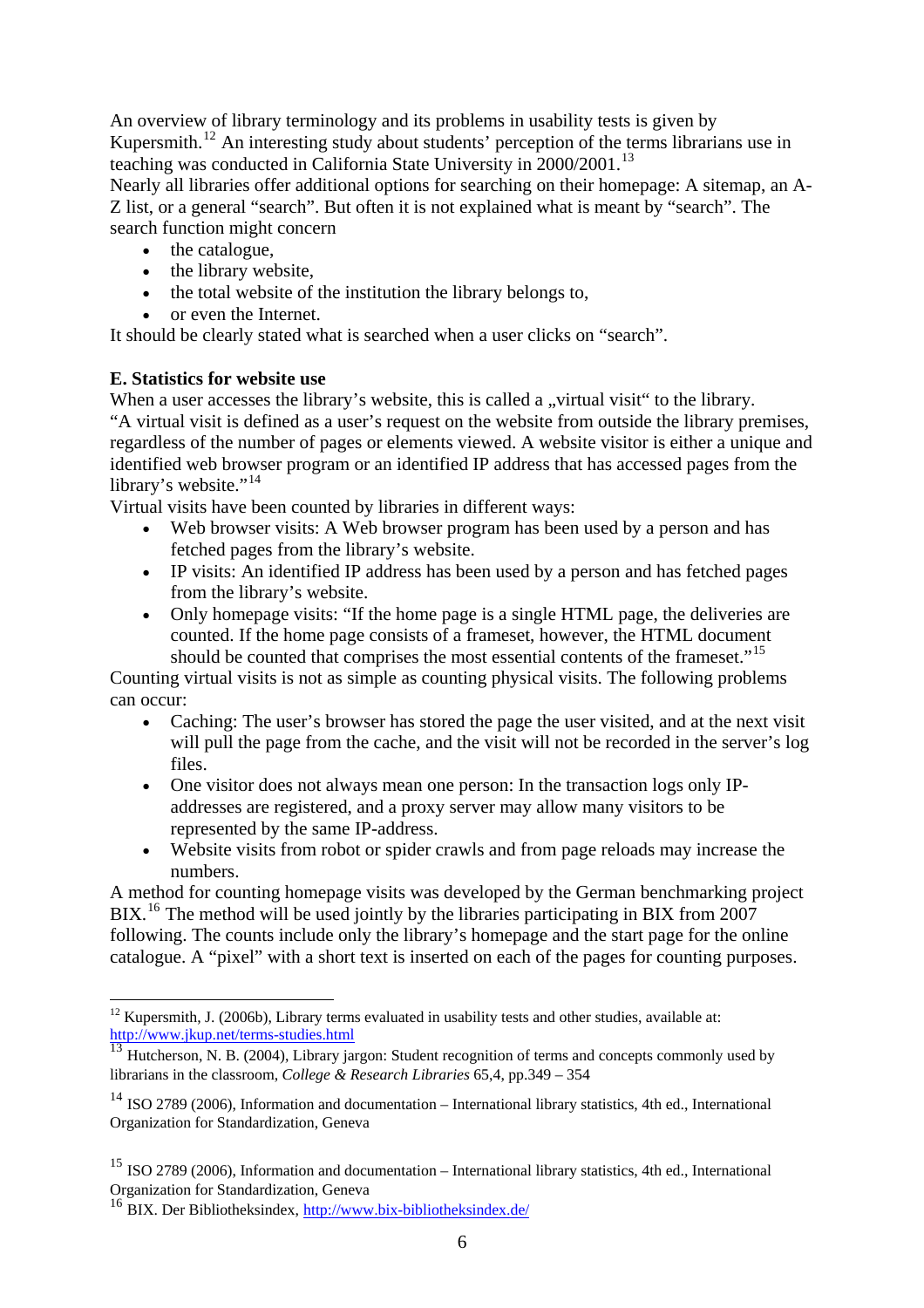The number of deliveries of the pixel is identical to the number of page deliveries. The advantage of this method is that it easy to use; the disadvantage is that access to other pages is not counted.

Only a few national or regional statistics have started counting virtual visits in addition to physical visits, for instance the German and Finnish statistics for academic libraries.<sup>[17](#page-6-0)</sup>

Counting not only physical, but also virtual library visits will certainly be an important issue for library statistics in the next years in order to show the gradual shift from traditional to virtual library use.

# **F. What can , web 2.0" add?**

When libraries speak of offering web 2.0 services, they generally mean that they make use of "social software" for offering new services or old services in a new form.

"Social software enables people to rendezvous, connect or collaborate through [computer](http://en.wikipedia.org/wiki/Computer-mediated_communication)[mediated communication.](http://en.wikipedia.org/wiki/Computer-mediated_communication) They are often used inside organisations or by communities of practice/interest."[18](#page-6-1)

Social software allows users to participate in a website; they can add and rate items and cooperate with others that have the same interests. Social software is in most cases available free on the web. An overview of libraries using social software can be found in the wiki "Library success".[19](#page-6-2)

The most-used social software in libraries is either weblogs or wikis.

**Weblogs or blogs** are websites with the following criteria:

- The items on the website are placed in chronological order (newest item first).
- The website is usually actualised daily.
- The website contains many links.
- It offers an archive and search function.
- It offers subscription services with RSS (or another) protocol, usually called feed.
- Most weblogs are organized in categories.
- The most important issue: The weblog offers a comment function. Users can add comments to the items.

Libraries use weblogs for the following purposes:

1

- News of the library: News are offered in chronological order, with a comment function. Experience shows that not many users add comments to library news.
- Library news for special user groups, e.g. "stuff for teens".
- News in a specified subject: Libraries show recent developments or interesting new sources, e.g. for students of medicine or for people interested in local history.
- Online calendars for events, not only in the library, but in its institution or in a special subject
- Accession lists of the library, organized as to subjects.

Weblogs have also been used for surveying users as to specified questions, e.g. asking for user opinion about a new service.

The advantage of weblogs is that users can comment directly and can subscribe to the site. But on the other side, users might not wish to get continuous information from the library. A solution can be to use a feed reader that collects new information from different sources the user has subscribed to and allows to browse it at any time.

<span id="page-6-0"></span><sup>&</sup>lt;sup>17</sup> Deutsche Bibliotheksstatistik, <http://www.hbz-nrw.de/angebote/dbs/>; Finnish research library statistics database, [https://yhteistilasto.lib.helsinki.fi/language.do?action=change&choose\\_language=3](https://yhteistilasto.lib.helsinki.fi/language.do?action=change&choose_language=3)<br><sup>18</sup> Wikipedia, <u>http://en.wikipedia.org/wiki/Main\_Page</u><br><sup>19</sup> Library success: a best practices wiki, http://www.libsuccess.org/in

<span id="page-6-2"></span><span id="page-6-1"></span>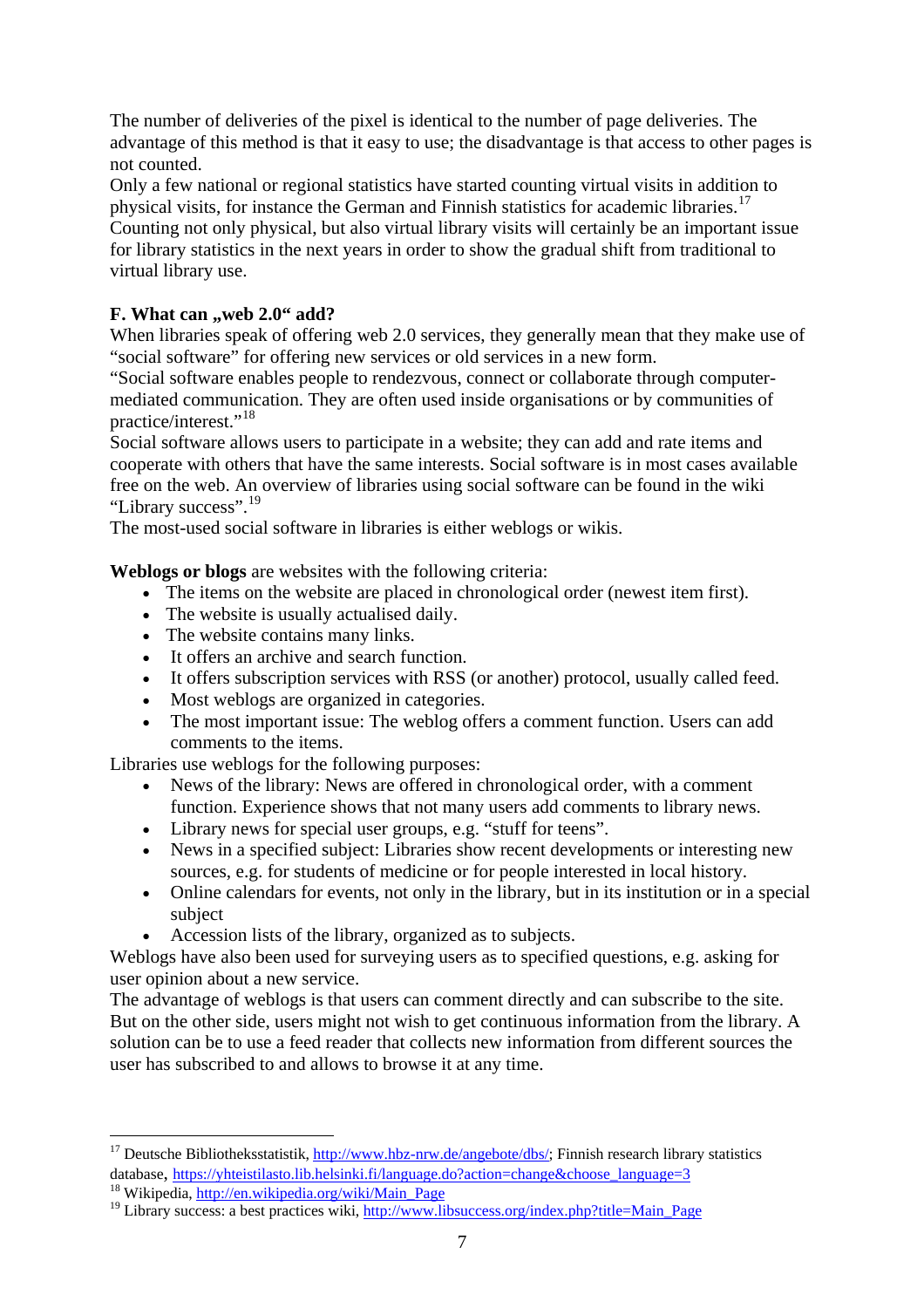Wikis are also collaborative websites that can be changed by anybody who has access to them. Wikis can have any structure or subject.

Libraries use wikis for many purposes, for instance for:

- Materials for courses in schools or universities, prepared by teaching staff together with the library
- Materials for special research subjects, where members of the research group add and comment
- Materials for a project (e.g. exhibition) where users can e.g. add personal material (photos, diaries)

An example would be a public library digitising its material on the history of the community during World War II and offering it on a wiki where the inhabitants of the community can add their own experiences or documents.

The advantage of a wiki is certainly that more people get involved in a topic and that thus more ideas and more material may be collected. But if the topic concerns a broad public, the wiki may be liable to corruption or information "noise", superfluous information. As in every kind of teamwork, probably after some time some person/s should be responsible for the contents.

**Social bookmarking** is another software that may be interesting for libraries. On a social bookmarking system, users store lists of Internet resources that they find useful. Other users with similar interests can view the links. The services allow adding, rating, commenting, tagging. Tagging means adding user-defined descriptors ("tags") to the resources. Libraries use social bookmarking

- for collecting relevant resources for courses and classes in schools or universities,
- for showing relevant sources connected to an event or exhibition,
- for all kinds of special subjects.

Again, everybody who has access to the system can add resources and rate or "tag" resources and thus share experiences with others. A problem is that there are no standards for descriptors or tags, and that the personal view of one user may not interest others.

**Podcasts** assemble audio and/or video files at a web feed address. People can subscribe to this feed so that new items will be downloaded to their computer. Podcasts are apparently not as popular in libraries as other social software. Examples of libraries using podcasts can be found on the "Library Success" wiki, $^{20}$  $^{20}$  $^{20}$  additional material about podcasting in libraries on the Davidfree-wiki. $^{21}$  $^{21}$  $^{21}$ 

Libraries use podcasting for varying purposes:

- audio/video recordings of library tours,
- audio instructions for using library services and resources,
- library news in audio form,

1

- materials for courses and classes, e.g. for music classes,
- audio/video recordings of university lectures that students can play back at their leisure,
- audio/video materials for special research subjects.

The main goal for libraries when using social software is to enlarge the communication with their users, to make users participate in library services by adding, rating and commenting. Other reasons can be

- to reach users in new ways,
- to make the library look up-to-date.

<span id="page-7-0"></span><sup>&</sup>lt;sup>20</sup> Library success: a best practices wiki,  $\frac{http://www.libsuccess.org/index.php?title=Main Page}{\text{Pree, D., Library podcasting resources}, \frac{http://davidfree.pbwiki.com/Library+Podcasting+Resources}}$ </mark>

<span id="page-7-1"></span>